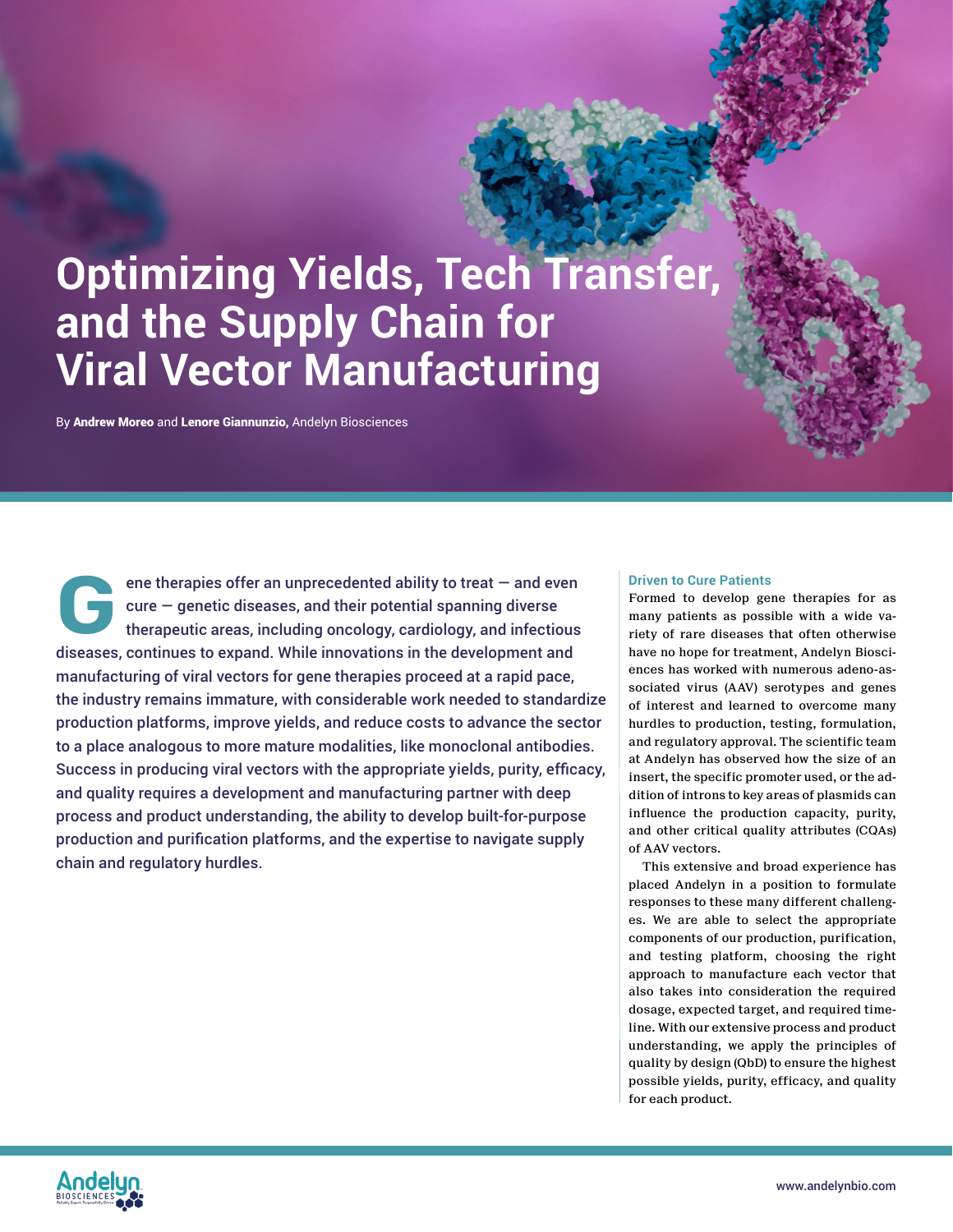Andelyn's deep knowledge in viral vector development and manufacturing is also being leveraged for the design of new development and manufacturing sites. We continue to further build capabilities to even better respond to known and as yet unidentified hurdles.

# **Inherent Flexibility in a Tried-and-True Platform**

Andelyn began platform development with an eye toward managing the complexity of possible programs, including considering multiple serotypes and multiple transgenes. Our team determined that we had to build a platform that was flexible from all perspectives, including both adherent and suspension processes. Using these platforms, Andelyn has produced clinical-grade material and supported approximately 70 investigational new drug (IND) applications. In essence, we have applied an established platform that was designed to adapt to each unique project while leveraging the learnings obtained during previous projects. We even used our extensive knowledge in adherent cell culture to develop our suspension cell culture platform, which is performed in single-use (SU) bioreactors.

Key to our success is our experienced team, which we bring in very early at the proof-of-concept stage to discuss all aspects of a project with the client. By collecting all relevant information from clients at the beginning of a project, we can perform a yield assessment, typically using a full design-of-experiment (DoE) approach, to evaluate how best to match the unique characteristics of each program with our platforms.

Importantly, Andelyn Biosciences was formed from a [unique perspective](https://andelynbio.com/2021/08/23/andelyn-biosciences-a-new-cdmo-with-roots-in-gene-therapy-research-set-to-drive-key-manufacturing-advances/) focused on the science and [patients](https://andelynbio.com/2021/02/15/the-andelyn-difference/) and drawing on our roots in Nationwide Children's Hospital. With this internal experience in clinical research from multiple points of view, we have a wealth of insights that allow us to address the manufacturing, quality, and other aspects of viral vector development and commercialization. That foundation in science and our extensive experience in viral vector projects — including supporting a wide range of AAV serotypes — enables us to anticipate potential issues and consider the deepest details when working with our clients.

## **Understanding Serotype Behaviors**

Adherent cell culture approaches continue to dominate upstream processes for cell and gene therapies, especially during early development, but there has been increased innovation and application of suspension-based platforms. Suspension-based processes offer a range of appealing benefits, including easier scale-up, reduced costs owing to the utilization of less consumables, simplified supply chain compliance, and reduced contamination risks.

The adherent approach is labor-intensive, and scale-up does not reduce the labor required, but adherent AAV production



remains a strong option for several primary reasons. First, many indications, such as those with low required dosages (eye, scalp, mouth) or low disease prevalence, simply do not require enormous yields. For these products, sufficient amounts of vector can be quickly and efficiently produced in Corning® HYPERStack® vessels. Through our collaboration with BIA Separations, we have developed a process that affords a much cleaner harvested feed stream from our HY-PERStack® platform than is obtainable using other production routes. Second, for certain membrane-associated serotypes, the adherent route is optimal for avoiding additional process-related impurities.

Additionally, adherent cell culture presents a simpler solution for lentiviral (LV) vector production. With LV vectors, time and temperature are critical production factors. HYPERStack® vessels afford high yields in concentrated volumes, and cooling of the harvest can occur quickly or can be bypassed altogether, allowing immediate purification.

In the absence of a definitive advantage of one of the manufacturing systems over the other, it is especially critical for gene therapy developers to partner with service providers that have extensive experience in commercial viral vector manufacturing. Without the benefit of the experience that comes from executing multiple programs spanning different serotypes, developers may gravitate toward one production platform without even realizing that, for their specific serotype, another platform might be more suitable.

## **Supporting Regulatory Advances**

As a pioneer in viral vector production and the first to manufacture for clinical use, we have a wealth of unique practical experience, which we leverage not only to continuously improve our platforms and processes but to provide feedback to the U.S. Food and Drug Administration (FDA).

Andelyn Biosciences has been working with the FDA to set expected [purity levels](https://andelynbio.com/2021/09/23/navigating-analytical-requirements-for-gmp-viral-vectors/) [for AAV products](https://andelynbio.com/2021/09/23/navigating-analytical-requirements-for-gmp-viral-vectors/) and has been developing methods for achieving them. We have consistently been able to deliver very high yields. The real challenge at this point is the quality of the raw materials and the purification. The question we have been aiming to answer since we started communicating about this issue with the FDA 15 years ago is what amount of DNA impu-

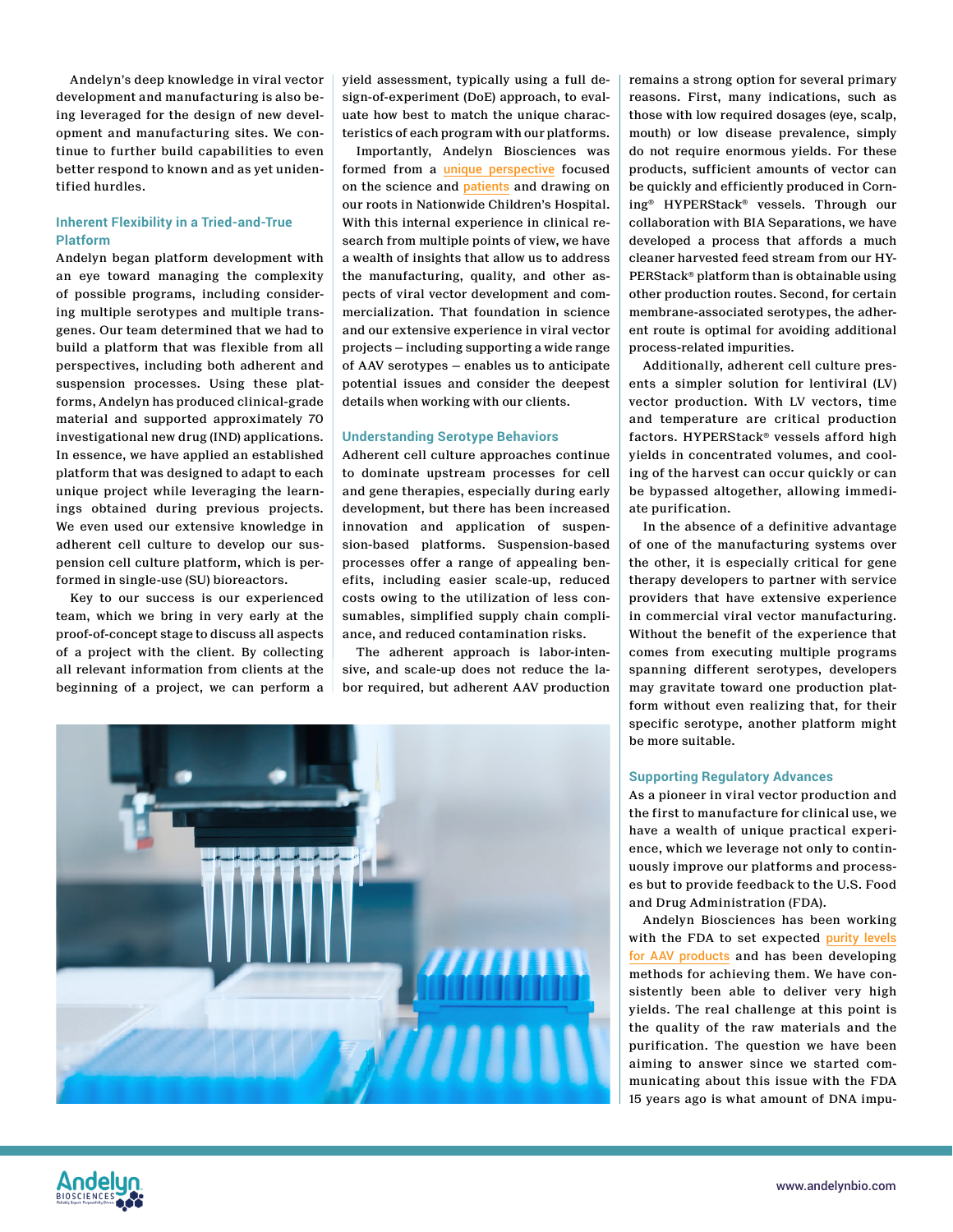rities are acceptable in the raw materials and final product.

At this point, we have determined the required purity levels for our raw materials, as well as the critical process parameters to monitor and the critical quality attributes to meet for our products.

# **Developing a Customized Single-Use Purification Solution**

One interesting problem that has resulted from working to minimize DNA impurities while maximizing yields is the issue of using SU tubing sets during purification. Optimally, SU items should be used for both plasmid and virus manufacture to remove concerns about DNA cross-contamination. The presence of even minute levels of DNA from other products can impact safety and quality. With SU tubing, however, there is a greater potential for product loss due to retention of product solution in the tubing.

In addition, certain downstream processing steps required to achieve the necessary purity levels for viral vectors have not yet been supported by SU technologies. For example, iodixanol ultracentrifugation is commonly used to achieve the removal of partial and empty capsids to the extent required for gene therapies. This process is very complex, however, and chromatography is preferable. Achieving the same impurity profile when moving from the technique-heavy iodixanol ultracentrifugation to chromatography has been a monumental challenge, including the need to [demonstrate the funda](https://andelynbio.com/2021/09/16/building-a-bridge-of-equivalence-to-facilitate-and-implement-rapid-process-changes-in-gene-therapy-manufacturing/)[mental equivalence](https://andelynbio.com/2021/09/16/building-a-bridge-of-equivalence-to-facilitate-and-implement-rapid-process-changes-in-gene-therapy-manufacturing/) of the methods.

For 15 years, the scale of most available chromatography equipment has not been appropriate for AAV purification, which requires a gradient approach to separate full capsids from empty and partially full capsids and partially assembled capsids. Since, for a systemically delivered AAV therapy, the total volume of 25 adult doses of an AAV product once purified may only measure 200 mL, the ability to achieve a highly pure and highly concentrated product with the SU systems on the market has been limited.

Therefore, approximately six years ago, Andelyn began collaborating with Verdot IPS to customize its VERDOT Ips² Flexi-Pro benchtop chromatography system. The new FlexiPro solution has four different tubing systems customized specifically for the purification of gene therapy products, ranging in flow rates from 10 mL/min up to 10 L/min. In addition, monitoring of UV, conductivity, pH, and other parameters is possible while maintaining the SU capability. Andelyn now has three of these customized FlexiPro systems on site that can be used for purification at multiple scales. It should also be noted that the system is currently being optimized to achieve all-column purification at a large scale.

# **Improving Overall Yields**

The question of yields is intuitive; the lower the yield of viral vector per cell, the higher the level of contaminating proteins, DNA, and other materials. A low-yielding process, even if it produces sufficient vector for a client, is not necessarily worth completing, because downstream purification results in too much product loss and the isolation of low-quality vector that will not meet release criteria. The harvest of a low-yielding product results in high rates of loss owing to non-specific binding and the selection of only highly pure chromatography fractions.

It is thus essential to push the envelope on yield for every product. At Andelyn, we employ a QbD approach, completing upfront development work to ensure the development of high-yielding processes. This additional work on the front end directly impacts the design of the manufacturing process and, in particular, downstream purification, saving a considerable amount of time and effort during scale-up and commercialization.

That upfront development includes evaluating all aspects of the process — from the original plasmids to all parameters to ensure that we can develop an optimal solution. Plasmids have a tremendous impact on the performance of vector production processes. Replication of intact virus is a concern with all viruses but is generally minimized with AAV. With generation 1 plasmids, however, it is possible to get spurious packaging of *Rep* and *Cap* genes, which can result in the formation of replication-competent AAV (rcAAV). Generation 2 and 3 plasmids have been engineered to reduce rcAAV, which can have a significant impact on purification and the overall success of the project.

Andelyn can also help with vector plasmid design to ensure higher expression levels, because we have worked with such a diversity of vectors and can apply that knowledge to each new project. For instance, we can At Andelyn, we employ a QbD approach, completing upfront development work to ensure the development of high-yielding processes. This additional work on the front end directly impacts the design of the manufacturing process and, in particular, downstream purification, saving a considerable amount of time and effort during scale-up and commercialization.

help control ITR (inverted terminal repeats) deletions, which can change the yield profile of a vector in very significant ways.

#### **Managing Supply Chain Vulnerabilities**

In addition to the challenges posed by the COVID-19 pandemic, maturation of the gene therapy field has created supply chain issues. In some cases, advanced, higher-performance reagent-grade materials have been developed that present considerable advantages but are offered by younger companies that are not able to offer large-scale quantities of GMP-grade materials. As a result, while it is possible to develop efficient processes with these new materials, they cannot always be easily scaled for commercial production.

For our critical raw materials, we continue to evaluate new options from new suppliers and leverage new [strategic partnerships](https://andelynbio.com/2021/11/11/leveraging-partnerships-and-a-unique-history-to-address-supply-chain-and-capacity-challenges-in-gene-therapy-manufacturing/) to find the best solutions for managing current supply chain issues. Multiple, redundant sourcing is necessary to confirm that, if both our primary and first backup supplier for a given medium or consumable become unavailable, we will have another alternative that will allow our clients' programs to move forward.

# **Remaining Regulatory Hurdles**

Dialogue with the FDA continues regarding aspects of viral vector manufacturing that remain unaddressed. Two further key issues that continue to be discussed include identifying sub-visible particles in release assays and reducing contaminating capsid proteins during the production process.